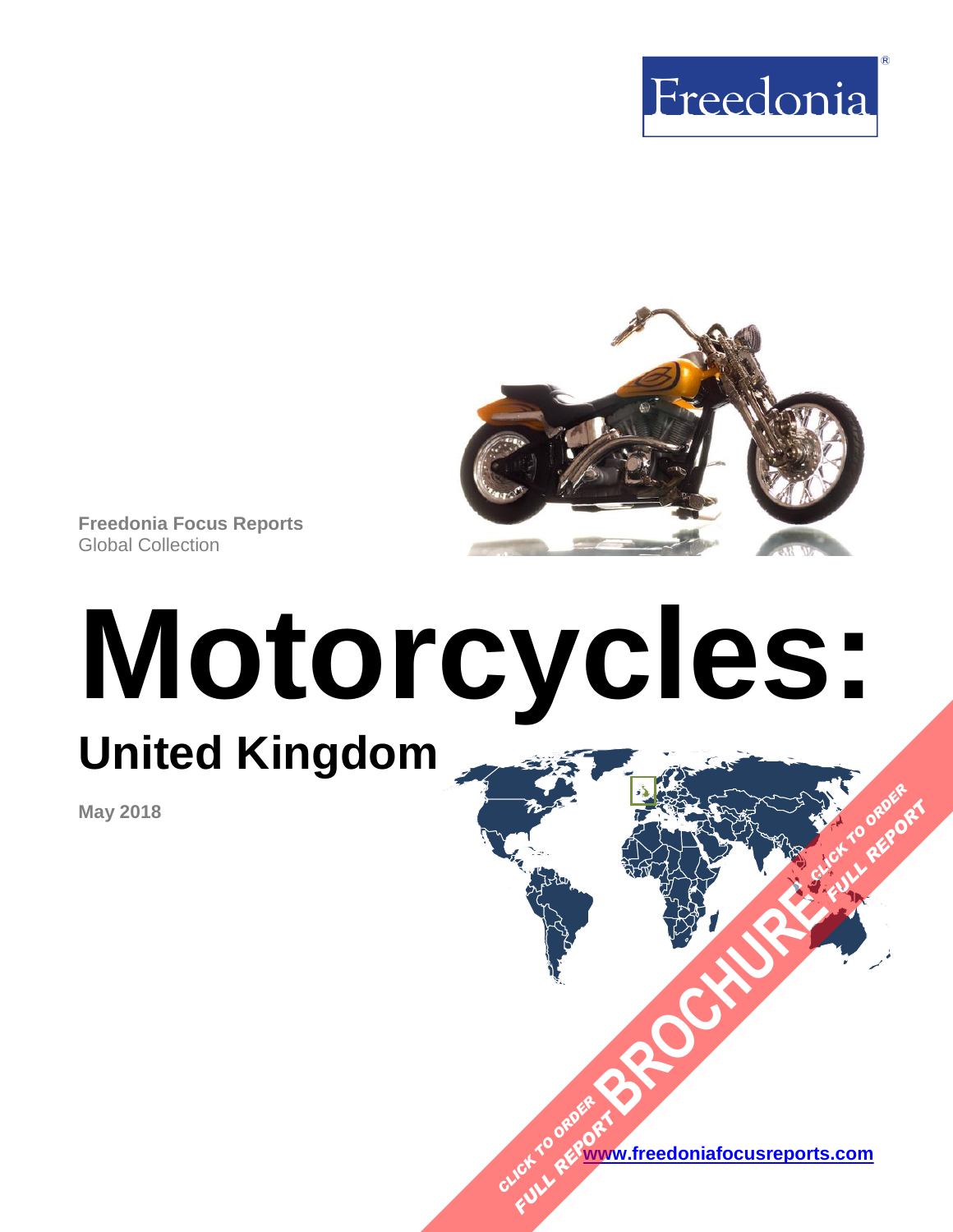# **Table of Contents**

| 1. Highlights                                 | 3              |
|-----------------------------------------------|----------------|
| 2. Market Environment                         | 4              |
| <b>Historical Trends</b>                      | 4              |
| Key Economic Indicators                       | 6              |
| <b>Environmental &amp; Regulatory Factors</b> | $\overline{7}$ |
| <b>Technology Trends</b>                      | 9              |
| 3. Segmentation & Forecasts                   | 11             |
| Demand                                        | 11             |
| ICE Medium & Heavy                            | 13             |
| <b>ICE Light</b>                              | 14             |
| ICE Scooters, Mopeds, & Motorbikes            | 14             |
| Electric                                      | 15             |
| Production                                    | 17             |
| 4. Industry Structure                         | 19             |
| <b>Industry Characteristics</b>               | 19             |
| <b>Market Leaders</b>                         | 20             |
| Honda                                         | 20             |
| Triumph Motorcycle                            | 20             |
| Yamaha Motor                                  | 20             |
| 5. About This Report                          | 21             |
| Scope                                         | 21             |
| Sources                                       | 21             |
| <b>Industry Codes</b>                         | 22             |
| Freedonia Methodology                         | 22             |
| Resources                                     | 24             |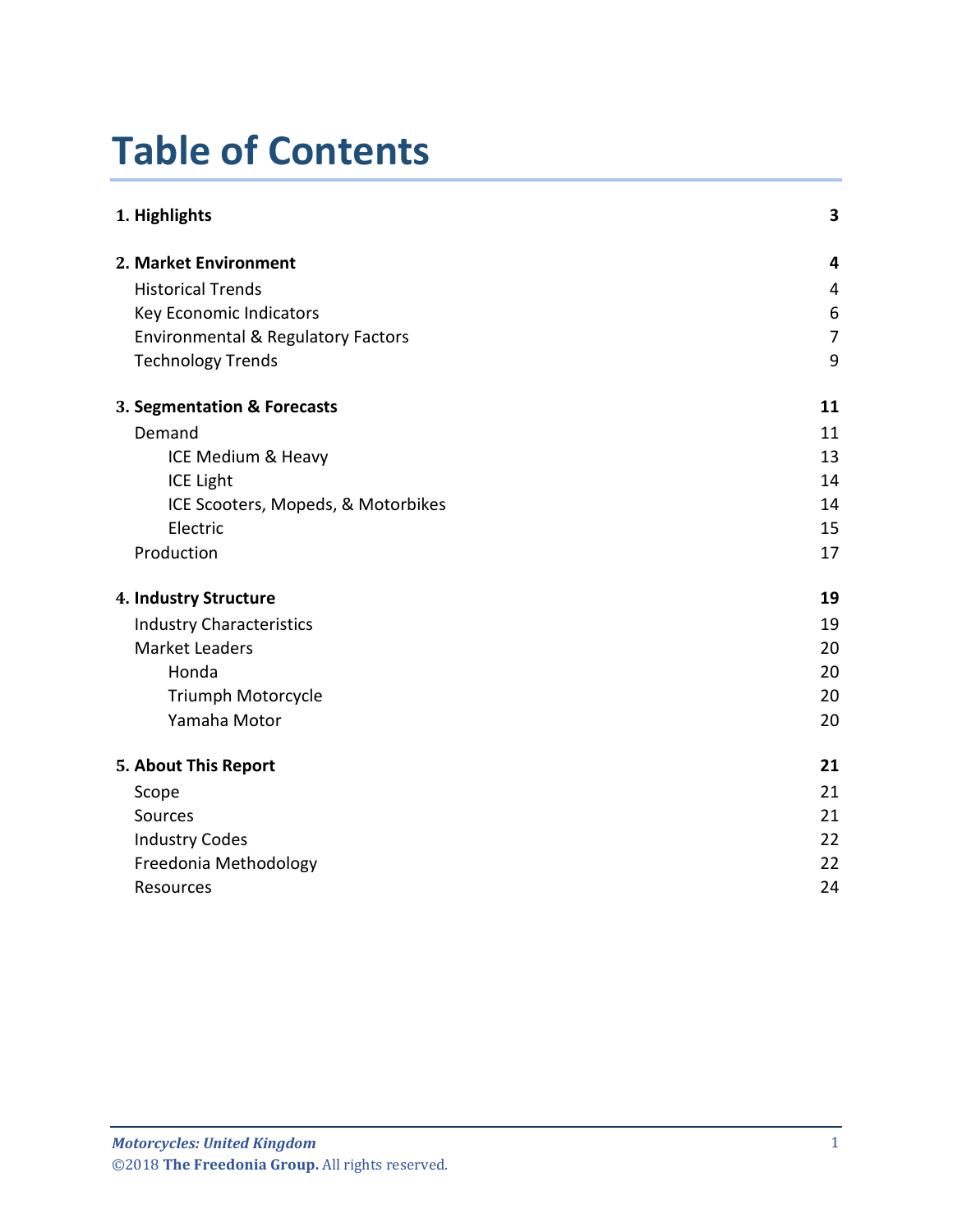# **List of Tables & Figures**

| Figure 1   Key Trends in UK Motorcycle Demand, 2017 - 2022                    | 3  |
|-------------------------------------------------------------------------------|----|
| Figure 2   UK Motorcycle Demand Trends, 2007 - 2017                           | 4  |
| Table 1   Key Indicators for UK Motorcycle Demand, 2007 - 2022 (2016US\$ bil) | 6  |
| Figure 3   UK Motorcycle Demand by Product, 2007 - 2022 (000 units)           | 11 |
| Table 2   UK Motorcycle Demand by Product, 2007 - 2022 (000 units)            | 11 |
| Figure 4   UK Motorcycle Demand, 2007 - 2022 (US\$ mil)                       | 12 |
| Table 3   UK Motorcycle Demand, 2007 - 2022 (US\$ mil)                        | 12 |
| Figure 5   UK Motorcycle Demand by Product, 2007 - 2022 (%)                   | 16 |
| Figure 6   UK Motorcycle Production, 2007 - 2022 (000 units)                  | 17 |
| Table 4   UK Motorcycle Production, 2007 - 2022 (000 units)                   | 17 |
| Table 5   Leading Participants in the UK Motorcycle Industry by Product       | 19 |
| Table 6   HS Codes Related to Motorcycles                                     | 22 |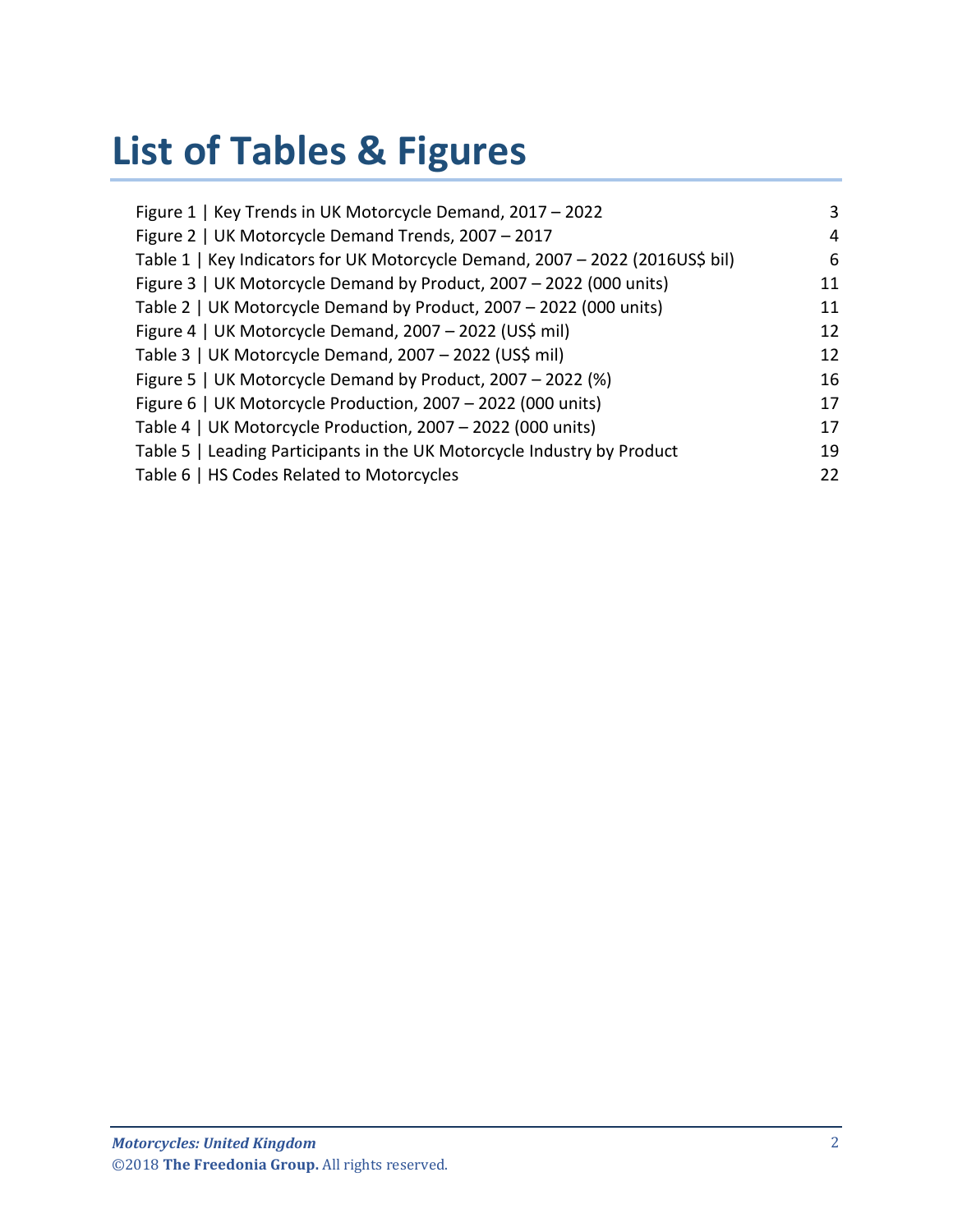# <span id="page-3-0"></span>**About This Report**

# <span id="page-3-1"></span>**Scope**

This report forecasts to 2022 UK motorcycle demand and production in units as well as total demand in nominal US dollars at the manufacturer level. Total demand in volume terms is segmented by product in terms of:

- ICE medium and heavy motorcycles
- ICE light motorcycles
- ICE scooters, mopeds, and motorbikes
- electric

To illustrate historical trends, total demand by volume is provided in annual series from 2007 to 2017; total production by volume, total demand by value, and the various segments are reported at five-year intervals for 2007, 2012, and 2017.

In addition to two-wheeled vehicles, trikes (three-wheeled motorcycles) are included in the report numbers. Three-wheeled motorcycles include sidecar motorcycles, which are twowheeled motorcycles with an attached one-wheel sidecar and traditional or purpose-built motorcycles used for recreational purposes that are fitted with a two-wheeled axle in either the front or rear. Excluded from the scope of this report are separately sold sidecars; three-wheeled auto rickshaws or truck-like "three-wheelers" produced in India, China, and other emerging markets that are used principally for business purposes; and utility vehicles, such as all-terrain vehicles, utility task vehicles, autocycles, and motor vehicle/motorcycle hybrids.

For any given historical year, US dollar amounts are obtained from values expressed in the applicable local currency. These local currency values are converted to US dollars at the average annual exchange rate for that year. For forecast years, the US dollar amounts assume the same annual exchange rate at that prevailing in 2017.

Key macroeconomic indicators are also provided with quantified trends. Other various topics, including profiles of pertinent leading suppliers, are covered in this report. A full outline of report items by page is available in the Table of Contents.

# <span id="page-3-2"></span>**Sources**

*Motorcycles: United Kingdom* (FB85016) is based on *[Global Motorcycles,](http://www.freedoniagroup.com/DocumentDetails.aspx?ReferrerId=FL-FOCUS&studyid=3634)* a comprehensive industry study published by The Freedonia Group. Reported findings represent the synthesis and analysis of data from various primary, secondary, macroeconomic, and demographic sources including:

• firms participating in the industry, and their suppliers and customers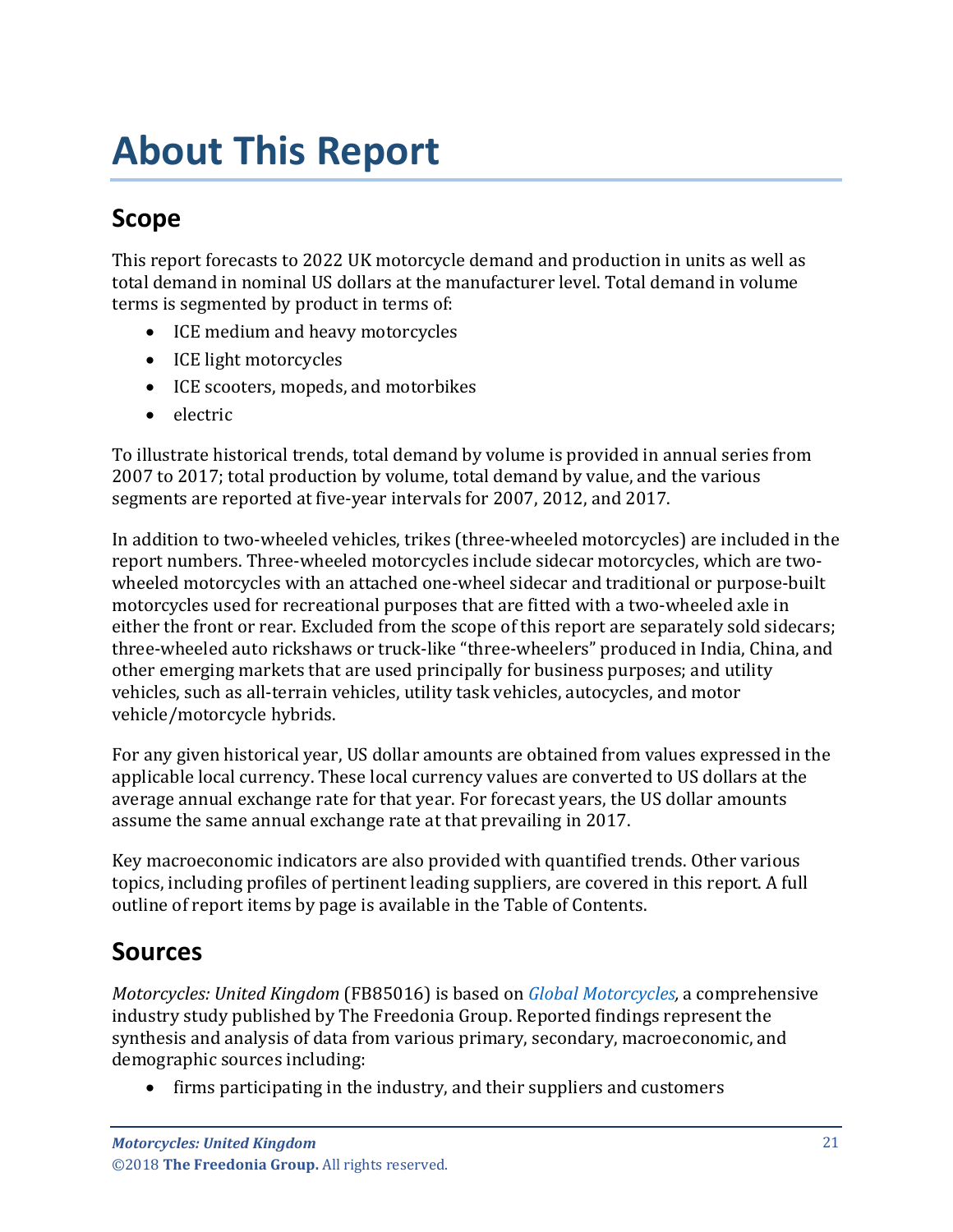#### **About This Report**

- government/public agencies
- national, regional, and international non-governmental organizations
- trade associations and their publications
- the business and trade press
- indicator forecasts by The Freedonia Group
- the findings of other reports and studies by The Freedonia Group

Specific sources and additional resources are listed in the Resources section of this publication for reference and to facilitate further research.

## <span id="page-4-0"></span>**Industry Codes**

<span id="page-4-2"></span>

| Table 6   HS Codes Related to Motorcycles |                                                                                                                                                                                                                                        |  |
|-------------------------------------------|----------------------------------------------------------------------------------------------------------------------------------------------------------------------------------------------------------------------------------------|--|
| <b>HS Codes</b>                           |                                                                                                                                                                                                                                        |  |
| <b>Harmonized System Code</b>             |                                                                                                                                                                                                                                        |  |
| 871110                                    | Motorcycles (including mopeds) and cycles; fitted with an auxiliary motor, with reciprocating<br>internal combustion piston engine not exceeding 50-cc, with or without side-cars; side-cars                                           |  |
| 871120                                    | Motorcycles (including mopeds) and cycles; fitted with an auxiliary motor, reciprocating internal<br>combustion piston engine, of cylinder capacity exceeding 50-cc but not exceeding 250-cc; with<br>or without side-cars; side-cars  |  |
| 871130                                    | Motorcycles (including mopeds) and cycles; fitted with an auxiliary motor, reciprocating internal<br>combustion piston engine, of cylinder capacity exceeding 250-cc but not exceeding 500-cc, with<br>or without side-cars; side-cars |  |
| 871140                                    | Motorcycles (including mopeds) and cycles; fitted with an auxiliary motor, reciprocating internal<br>combustion piston engine of cylinder capacity exceeding 500-cc but not exceeding 800-cc, with<br>or without side-cars; side-cars  |  |
| 871150                                    | Motorcycles (including mopeds) and cycles; fitted with auxiliary motor, with reciprocating<br>internal combustion piston engine of a cylinder capacity exceeding 800-cc, with or without side-<br>cars; side-cars                      |  |
| 871160                                    | Motorcycles (including mopeds) and cycles; fitted with auxiliary motor, with electric motor for<br>propulsion, with or without side-cars; side-cars                                                                                    |  |
| 871190                                    | Motorcycles (including mopeds) and cycles; n.e.c. in heading no. 8711, fitted with auxiliary<br>motor, with or without side-cars; side-cars                                                                                            |  |

Source: United Nations Statistics Division

# <span id="page-4-1"></span>**Freedonia Methodology**

The Freedonia Group, a subsidiary of MarketResearch.com, has been in business for more than 30 years and in that time has developed a comprehensive approach to data analysis that takes into account the variety of industries covered and the evolving needs of our customers.

Every industry presents different challenges in market sizing and forecasting, and this requires flexibility in methodology and approach. Freedonia methodology integrates a variety of quantitative and qualitative techniques to present the best overall picture of a market's current position as well as its future outlook: When published data are available,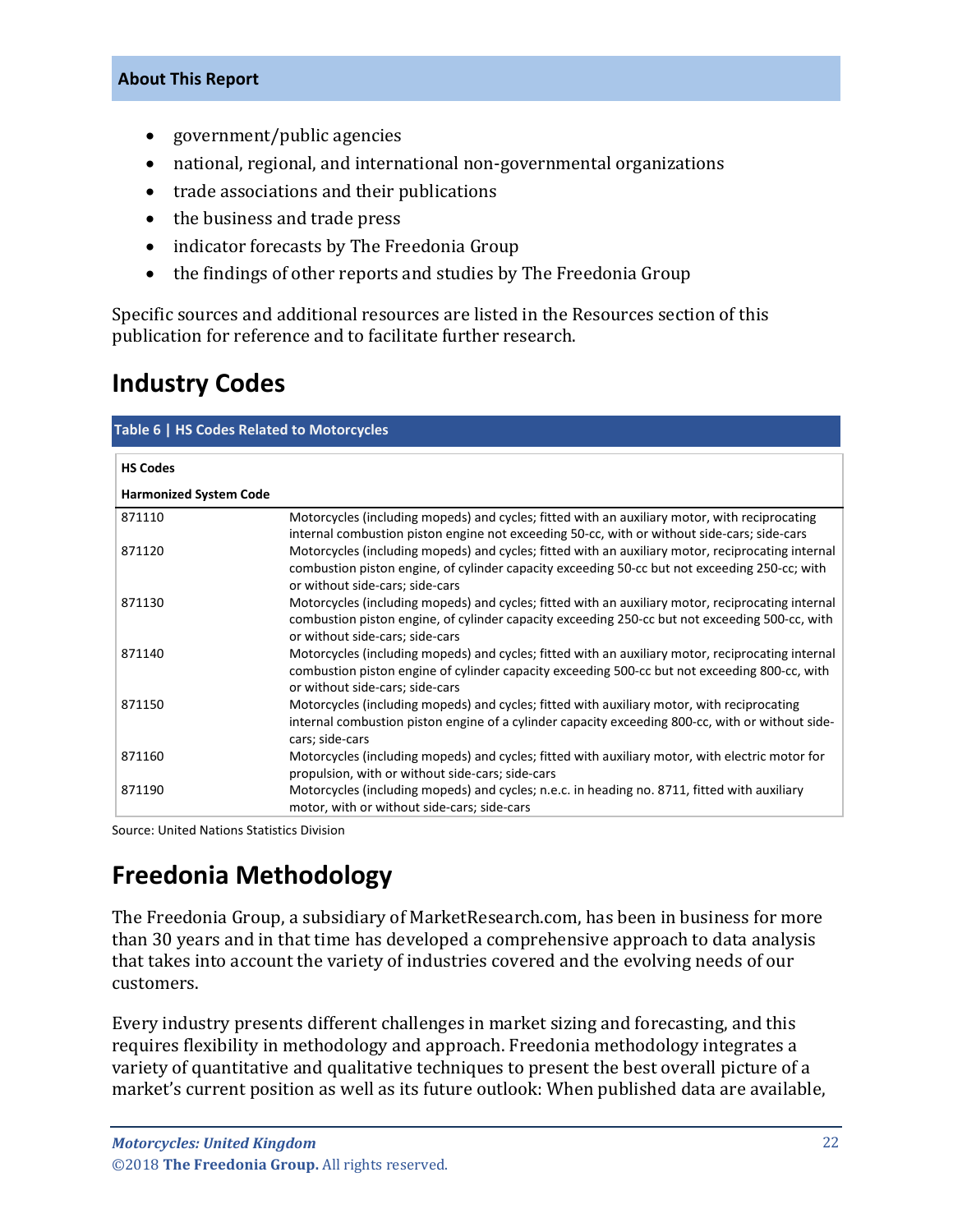#### **About This Report**

we make sure they are correct and representative of reality. We understand that published data often have flaws either in scope or quality, and adjustments are made accordingly. Where no data are available, we use various methodologies to develop market sizing (both top-down and bottom-up) and then triangulate those results to come up with the most accurate data series possible. Regardless of approach, we also talk to industry participants to verify both historical perspective and future growth opportunities.

Methods used in the preparation of Freedonia market research include, but are not limited to, the following activities: comprehensive data mining and evaluation, primary research, consensus forecasting and analysis, ratio analysis using key indicators, regression analysis, end use growth indices and intensity factors, purchase power parity adjustments for global data, consumer and end user surveys, market share and corporate sales analysis, product lifespan analysis, product or market life cycle analysis, graphical data modeling, long-term historical trend analysis, bottom-up and top-down demand modeling, and comparative market size ranking.

Freedonia quantifies trends in various measures of growth and volatility. Growth (or decline) expressed as an average annual growth rate (AAGR) is the least squares growth rate, which takes into account all available datapoints over a period. The volatility of datapoints around a least squares growth trend over time is expressed via the coefficient of determination, or  $r^2$ . The most stable data series relative to the trend carries an  $r^2$  value of 1.0; the most volatile – 0.0. Growth calculated as a compound annual growth rate (CAGR) employs, by definition, only the first and last datapoints over a period. The CAGR is used to describe forecast growth, defined as the expected trend beginning in the base year and ending in the forecast year. Readers are encouraged to consider historical volatility when assessing particular annual values along the forecast trend, including in the forecast year.

# **Copyright & Licensing**

The full report is protected by copyright laws of the United States of America and international treaties. The entire contents of the publication are copyrighted by The Freedonia Group.